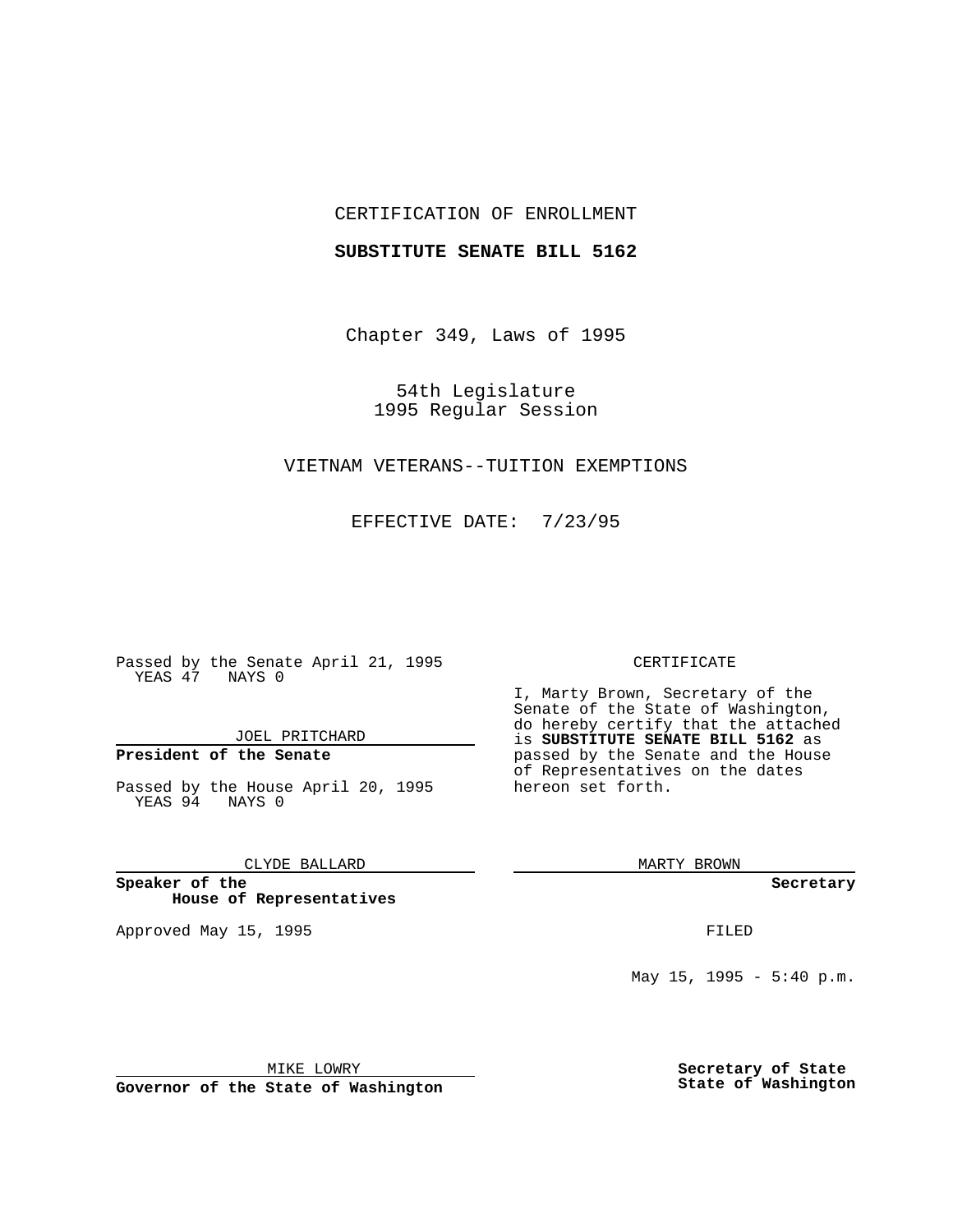## **SUBSTITUTE SENATE BILL 5162** \_\_\_\_\_\_\_\_\_\_\_\_\_\_\_\_\_\_\_\_\_\_\_\_\_\_\_\_\_\_\_\_\_\_\_\_\_\_\_\_\_\_\_\_\_\_\_

\_\_\_\_\_\_\_\_\_\_\_\_\_\_\_\_\_\_\_\_\_\_\_\_\_\_\_\_\_\_\_\_\_\_\_\_\_\_\_\_\_\_\_\_\_\_\_

## AS AMENDED BY THE HOUSE

Passed Legislature - 1995 Regular Session

#### **State of Washington 54th Legislature 1995 Regular Session**

**By** Senate Committee on Higher Education (originally sponsored by Senators Bauer, Oke, Snyder, Hargrove, Haugen, Kohl, C. Anderson and Winsley)

Read first time 02/03/95.

1 AN ACT Relating to tuition exemptions for veterans; and amending 2 RCW 28B.15.620.

3 BE IT ENACTED BY THE LEGISLATURE OF THE STATE OF WASHINGTON:

4 **Sec. 1.** RCW 28B.15.620 and 1994 c 208 s 1 are each amended to read 5 as follows:

 (1) The legislature finds that military and naval veterans who have served their country in wars on foreign soil have risked their own lives to defend both the lives of all Americans and the freedoms that 9 define and distinguish our nation. The legislature also finds that veterans of the Vietnam conflict suffered during and after the war as the country anguished over its involvement in the conflict. It is the intent of the legislature to honor Vietnam veterans for the public service they have provided to their country. It is the further intent 14 of the legislature that, for eligible Vietnam veterans, colleges and universities waive tuition and fee increases that have occurred since October 1, 1977.

17 (2) Subject to the limitations of RCW 28B.15.910, the governing 18 boards of the state universities, the regional universities, The 19 Evergreen State College, and the community colleges may exempt veterans